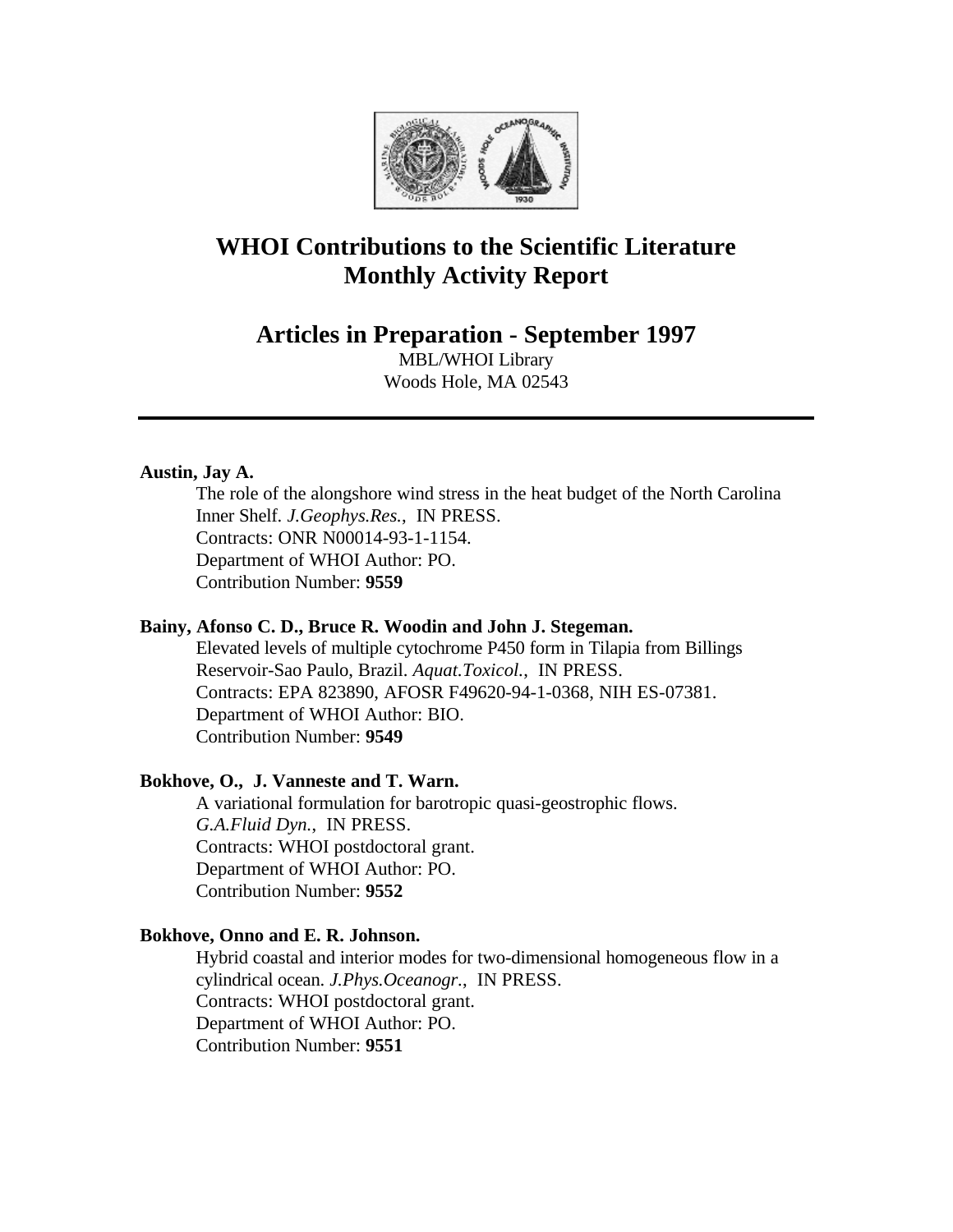#### **Bower, Amy S. and James F. Price.**

The Red Sea and Persian Gulf outflows. *J.Geophys.Res.*, IN PRESS. Contracts: ONR N00014-95-1-0284. Department of WHOI Author: PO. Contribution Number: **9548**

#### **Brink, K. H. and R. M. Samelson.**

Comment on "Direct atmospheric forcing of geostrophic eddies. Part II: Coherence Maps". *J.Phys.Oceanogr.*, IN PRESS. Contracts: ONR N00014-92-J-1528, NSF OCE94-15512. Department of WHOI Author: PO.

#### **Buesseler, Ken O.**

The de-coupling of production and particulate export in surface ocean. *Glob.Biogeochem.Cycles,* IN PRESS. Contracts: NSF OCE92-03952, NSF OCE93-10702, OPP 95-30861. Department of WHOI Author: MCG. Contribution Number: **9546**

# **Canales, J. Pablo, Juan-Jose Danobeitia, Robert S. Detrick, Emilie E. E. Hooft, Rafael Bartolome and David Naar.**

Variations in axial morphology along the Galapagos spreading center and the influence of the Galapagos hotspot. *J.Geophys.Res.*, IN PRESS. Contracts: NSF OCE93-01058. Department of WHOI Author: GEOL.

### **Caron, D. A. and M. R. Dennett.**

Phytoplankton growth and mortality during the 1995 Northeast Monsoon and Spring Intermonsoon in the Arabian Sea. *Deep-Sea Res.*, IN PRESS. Contracts: NSF OCE93-10693. Department of WHOI Author: BIO. Contribution Number: **9566**

#### **Clift, Peter D. and Jongman Lee.**

Temporal evolution of the Mariana Arc during rifting of the Mariana Trough traced through the volcaniclastic record. *The Island Arc,* IN PRESS. Department of WHOI Author: GEOL. Contribution Number: **9573**

#### **Clift, Peter D. and Jonathan Turner.**

Paleogene igneous underplating and subsidence anomalies in the Rockall-Faeroe-Shetland area. *Mar.Pet.Geol.*, IN PRESS. Department of WHOI Author: GEOL. Contribution Number: **9572**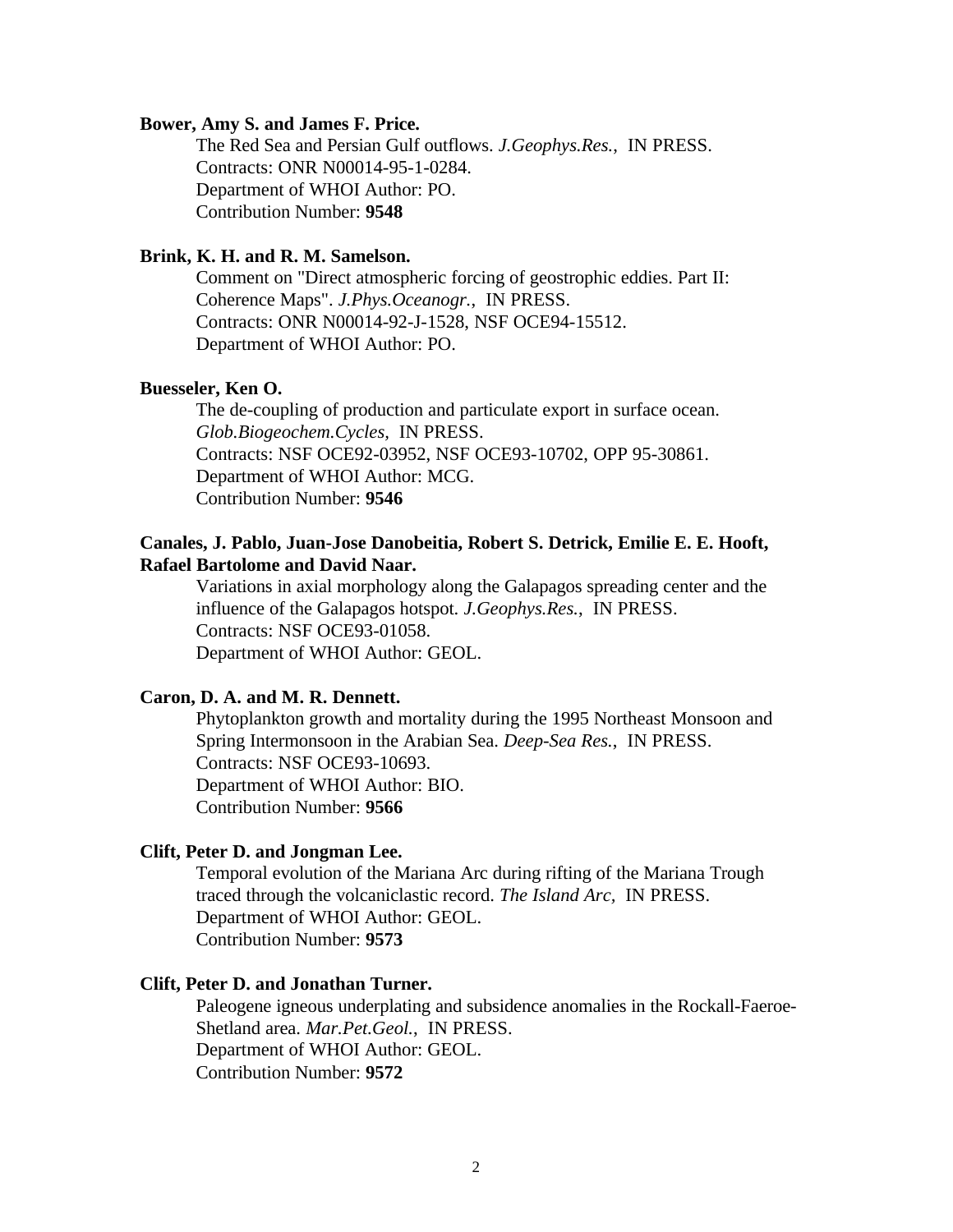# **Collins, John A., James E. Broda, G. M. Purdy, Joel Gaspin, Tom Griffin, Carl Peletski, Len Lipton and Bryan Baudler.**

Source signature measurements of underwater explosives at very high ambient pressures. *J.ACOUST.SOC.AM*, IN PRESS. Contracts: ONR N00174-94-K-0098. Department of WHOI Author: GEOL.

#### **Conte, Maureen H., Anthony Thompson, David Lesley and Roger P. Harris.**

Genetic and physiological influences on the alkenone/alkenoate versus growth temperature relationship in *Emiliania huxleyi* and *Gephyrocapsa oceanica*. *Geochim.Cosmochim.Acta*, IN PRESS. Contracts: NERC GR3-3758, EC MAS2-CT9-0038. Department of WHOI Author: MCG. Contribution Number: **9571**

# **Curran, Daniel A.**

Remembering Charles A. Lockwood, Jr.. *Nav.Hist.*, IN PRESS. Contracts: The Marine Policy Center. Department of WHOI Author: MPC. Contribution Number: **9540**

#### **Dennett, M. R., D. A. Caron, S. A. Murzov, I. G. Polikarpov, N. A. Gavrilova, L. V. Gerogieva and L.V. Kuzmenko.**

Abundance and biomass of nano- and microplankton assemblages during the 1995 Northeast Monsoon and Spring Intermonsoon in the Arabian Sea. *Deep-Sea Res.*, IN PRESS. Contracts: NSF OCE93-10693. Contribution Number: **9565**

#### **Driscoll, Neal and Elazar Uchupi.**

The importance of gas and groundwater seepage in landscape and seascape evolution. *Thalassas*, IN PRESS. Contracts: ONR N00014-96-1-0026. Department of WHOI Author: GEOL. Contribution Number: **9486**

#### **Driscoll, Neal W. and Garry D. Karner.**

Lower crustal extension across the Northern Carnarvon basin, Australia: Evidence for an eastward dipping detachment. *J.Geophys.Res.*, IN PRESS. Contracts: ONR N00014-96-1-0026, Palisades Geophysical Institute. Department of WHOI Author: GEOL. Contribution Number: **9575**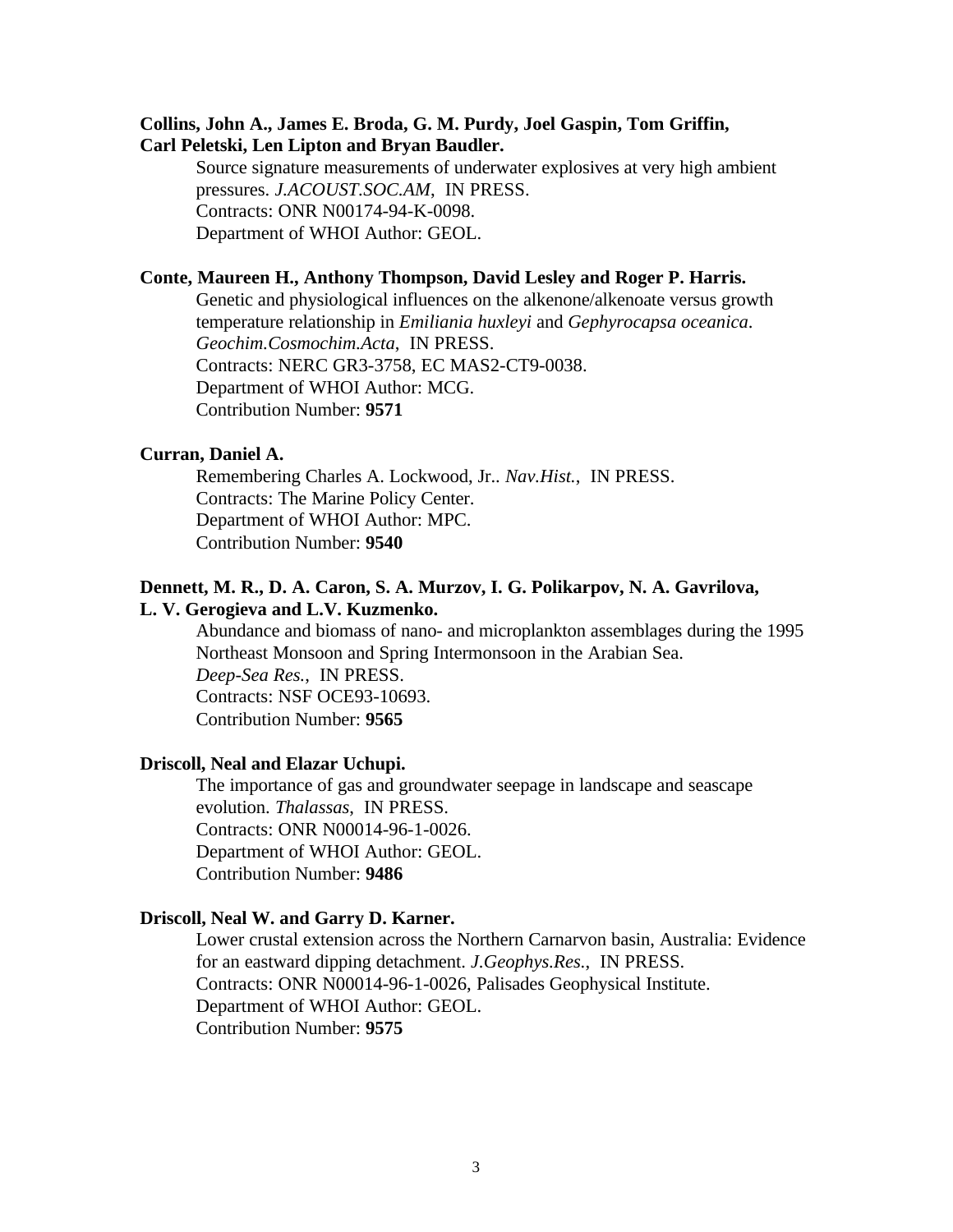### **Fragoso, Nuno M., Joanne L. Parrott, Mark E. Hahn and Peter V. Hodson.**

Chronic retene exposure causes sustained induction of CYPIA activity and protein in rainbow trout (*Oncorhynchus mykiss*). *Environ.Toxicol.Chem.*, IN PRESS. Contracts: NOAA Grant NA46-RG-0470(WHOI Sea Grant R/B-124). Department of WHOI Author: BIO. Contribution Number: **9567**

#### **Gustafsson, Orjan, Philip M. Gschwend and Ken O. Buesseler.**

Settling removal rates of PCBs into the Northwestern Atlantic derived from <sup>238</sup>U-234Th disequilibria. *Environ.Sci. & Technol.*, IN PRESS. Contracts: MIT, University of Maine. Department of WHOI Author: MCG. Contribution Number: **9545**

# **Hahn, Mark E., Sibel I. Karchner, Miriam A. Shapiro and Samanthi A. Perera.**

Molecular evolution of two vertebrate aryl hydrocarbon (dioxin) receptors (AHR1 and AHR2) and the PAS family. *Proc.Nat.Acad.Sci.U.S.A.*, IN PRESS. Contracts: NSF BIR94-19673, NIEHS R29-ES06272, NIEHS F32-ES05644, NIEHS P42-ES07381, Donald Charitable Trust, Christopher Haebler Frantz Fellowship. Department of WHOI Author: BIO. Contribution Number: **9560**

# **Hill, Richard W. and John W. H. Dacey.**

Accurate dimethylsulfide quantification in multiple-sample bottle experiments and other multiple-sample applications. *Geophys.Res.Lett.*, IN PRESS. Contracts: NSF OCE94-11497, NASA NAGW-4765, NOAA Sea Grant NA46-R-G0470. Department of WHOI Author: BIO. Contribution Number: **9554**

### **Hill, Richard W. and John W. H. Dacey.**

Metabolism of dimethylsulfoniopropionate by Atlantic menhaden (*Brevoortia tyrannus*). *Mar.Ecol.Prog.Ser.,* IN PRESS. Contracts: NSF OCE94-11497, NSF OCE91-02532. Department of WHOI Author: BIO. Contribution Number: **9553**

# **Hogg, Nelson G., Gerold Siedler and Walter Zenk.**

Circulation and variability at the southern boundary of the Brazil Basin. *J.Phys.Oceanogr.*, IN PRESS. Contracts: NSF OCE90-04396, NSF OCE94-15509. Department of WHOI Author: PO. Contribution Number: **9558**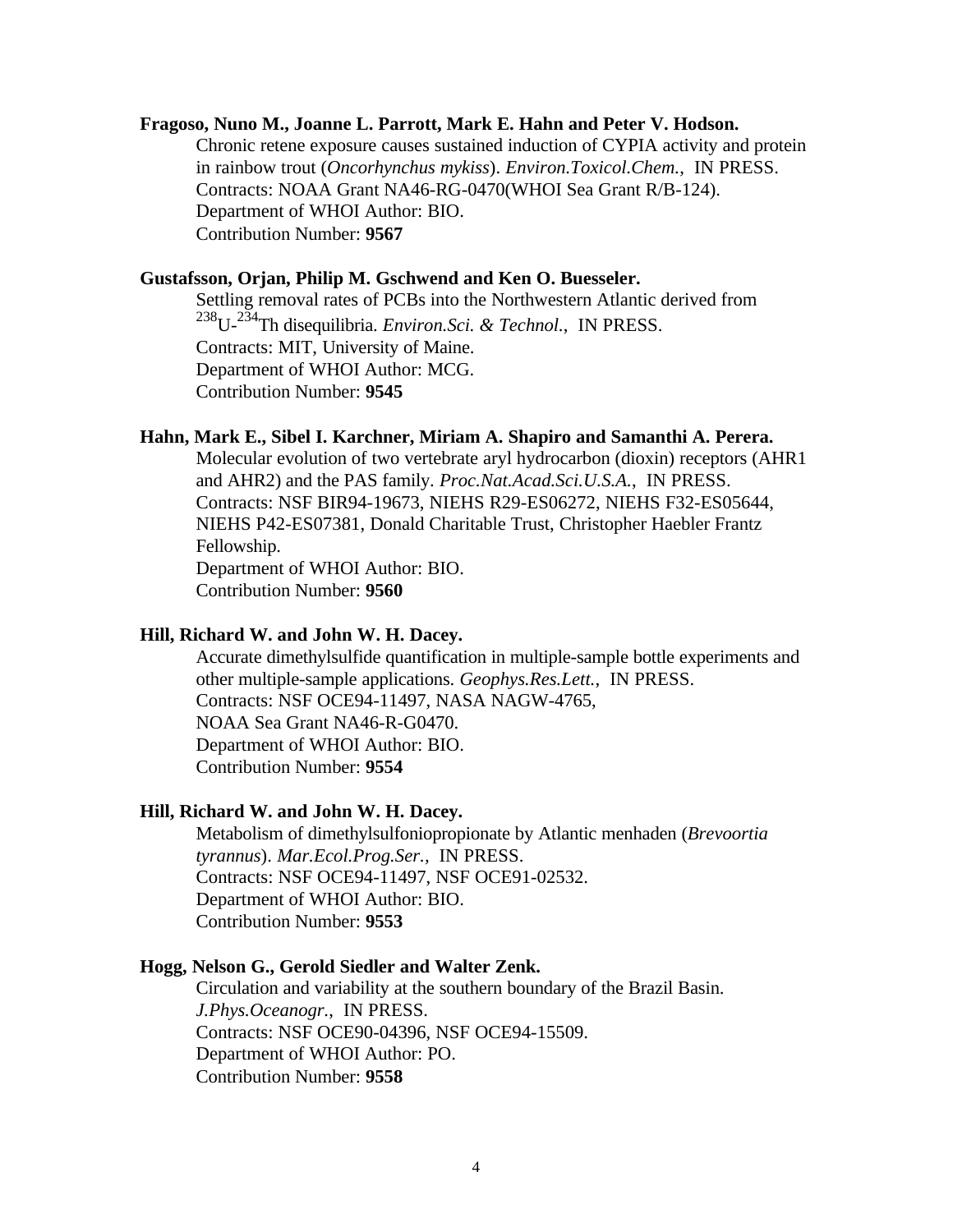#### **Jickells, T.D., S. Dorling, W. G. Deuser, T. M. Church, R. Arimoto and J. Prospero.**

Air-borne dust fluxes to a deep water sediment trap in the Sargasso Sea. *Glob.Biogeochem.Cycles*, IN PRESS. Contracts: NSF OCE92-15350, NSF OCE93-12826 (to WGD), NSF AEROCE

Program Grant ATM90-13224 (to TMC), NSF ATM94-14262 (to JG), Bermuda Biological Station, .

Department of WHOI Author: MCG.

Contribution Number: **9539**

#### **Kaplan, Ilene M.**

Regulation and compliance in the New England conch fishery: A case for comanagement. *Mar. Policy*, IN PRESS.

Contracts: The Marine Policy Center, Marine Biological Laboratory,

Massachusetts Division of Marine Fisheries, Union College Subcouncil on Research and Grants.

Department of WHOI Author: MPC.

Contribution Number: **9521**

# **Molinari, Robert L., Rana A. Fine, W. Douglas Wilson, Jeff Abell, Michael McCartney and Ruth Curry.**

A fast-track for recently formed Labrador Sea water: The deep western boundary current of the North Atlantic Ocean. *Science*, IN PRESS. Contracts: NSF OCE95-29606. Department of WHOI Author: PO. Contribution Number: **9576**

### **Olson, Donald B., Ann Bucklin and Peter H. Wiebe.**

Distributions of genetic traits in copepods: A model study. *J.Mar.Res.*, IN PRESS. Contracts: ONR N00014-92-J-1527, ONR N00014-96-1-0268. Department of WHOI Author: BIO. Contribution Number: **9555**

# **Pickart, Robert S., Daniel J. Torres, Theresa K. McKee, Michael J. Caruso and Jennifer E. Przystup.**

Diagnosing a meander of the shelfbreak current in the Mid-Atlantic bight. *J.Geophys.Res.*, IN PRESS. Contracts: ONR N00014-95-1-0575. Department of WHOI Author: PO. Contribution Number: **9574**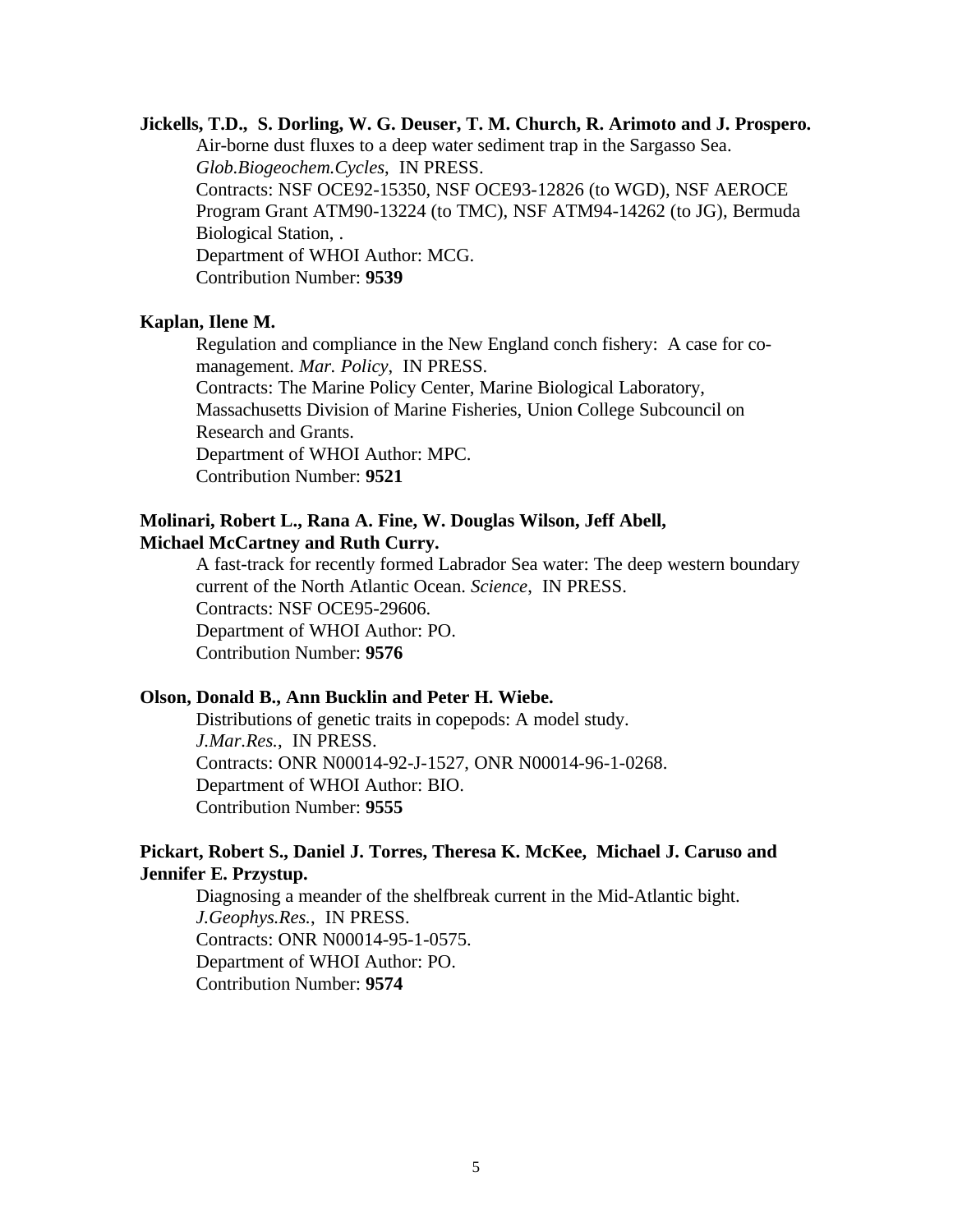#### **Pineda, Jesus and Hal Caswell.**

Bathymetric species-diversity patterns and boundary constraints on vertical range distributions. *Deep-Sea Res.II*, IN PRESS. Contracts: ONR N00014-92-J-1527, NSF OCE95-29626. Department of WHOI Author: BIO. Contribution Number: **9556**

# **Rengefors, Karin and Donald M. Anderson.**

Environmental and endogenous regulation of cyst germination in two fresh-water dinoflagellates. *J.Phycol.*, IN PRESS. Contracts: NSF OCE94-15536. Department of WHOI Author: BIO. Contribution Number: **9564**

# **Richardson, Philip L.**

SOFAR float trajectories in the deep western boundary current of the tropical Atlantic, 1989-1992. *Deep-Sea Res.*, IN PRESS. Contracts: NSF OCE85-21082, NSF OCE85-17375, NSF OCE91-14656. Department of WHOI Author: PO. Contribution Number: **9570**

#### **Schmitz, B., B. Peucker-Ehrenbrink, M. Lindstrom and M. Tassinari.**

Accretion rates of meteorites and cosmic dust in the early Ordovician. *Science*, IN PRESS. Contracts: Jessie B. Cox Endowed Fund, Penzance Endowed Fund. Department of WHOI Author: MCG. Contribution Number: **9538**

#### **Schumacher, Mary.**

Report from the Marine Policy Center of the Woods Hole Oceanographic Institution, Woods Hole, Massachuesetts, USA. In: *Ocean Yearbook 14. (E.M. Borgese et al., eds.) University of Chicago Press.*, IN PRESS. Contracts: The Marine Policy Center. Department of WHOI Author: MPC. Contribution Number: **9542**

# **Solow, Andrew R. and Woollcott K. Smith.**

How surprising is a new record?. *Am.Stat.*, IN PRESS. Contracts: The Marine Policy Center. Department of WHOI Author: MPC. Contribution Number: **9541**